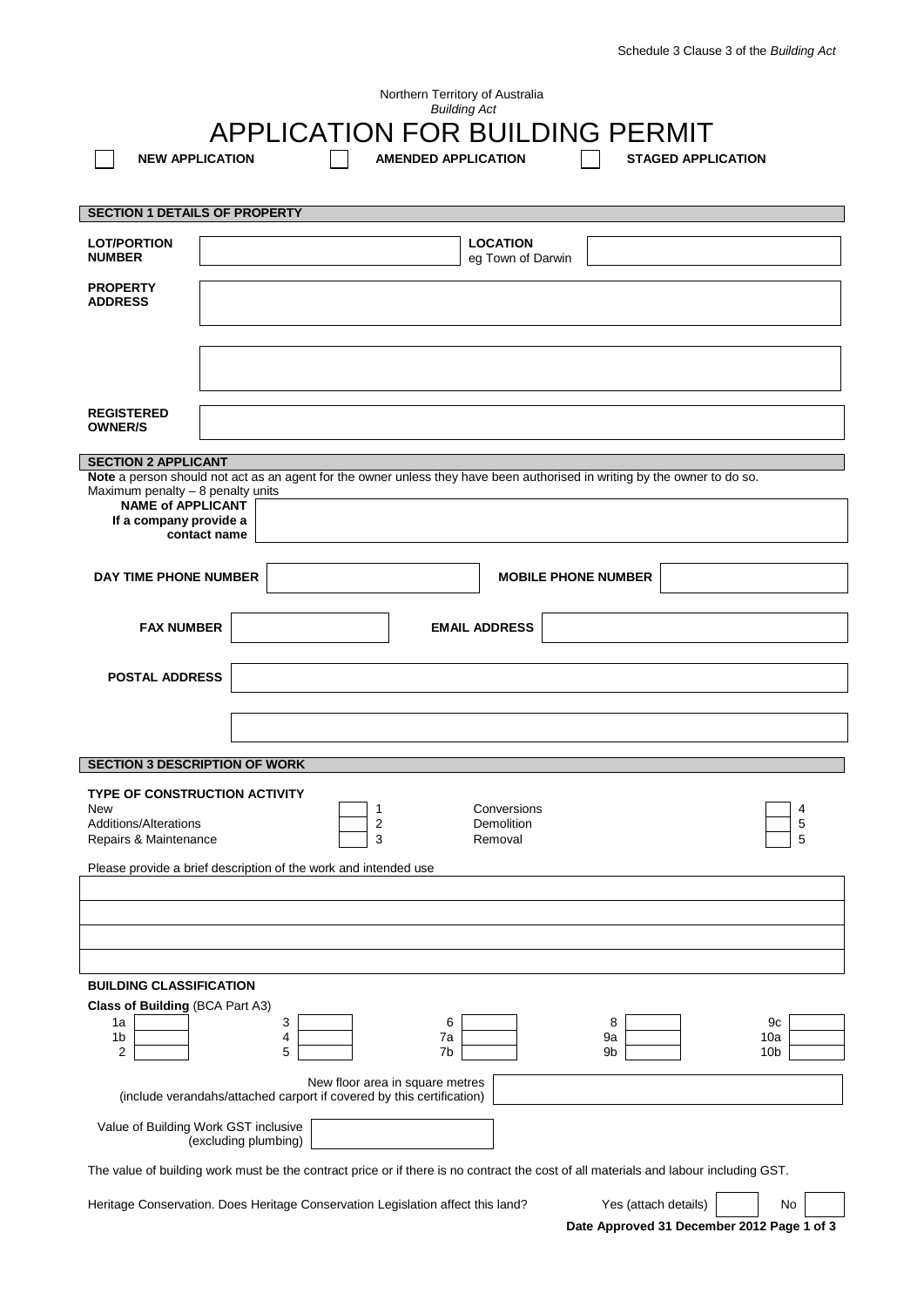| <b>SECTION 4 BUILDER</b>                                                                                                                                                                                            |                                                                                                                                                                                                                                         |  |  |  |  |  |  |
|---------------------------------------------------------------------------------------------------------------------------------------------------------------------------------------------------------------------|-----------------------------------------------------------------------------------------------------------------------------------------------------------------------------------------------------------------------------------------|--|--|--|--|--|--|
| NO <sub>1</sub><br>YES    <br>CERTIFICATE NO.<br><b>OWNER BUILDER</b>                                                                                                                                               |                                                                                                                                                                                                                                         |  |  |  |  |  |  |
| A copy of the owner-builder certificate and insurance needs to be attached to this application.                                                                                                                     |                                                                                                                                                                                                                                         |  |  |  |  |  |  |
| <b>REGISTRATION</b><br><b>BUILDING CONTRACTOR RESIDENTIAL</b><br>YES    <br>NO I<br><b>NUMBER</b>                                                                                                                   |                                                                                                                                                                                                                                         |  |  |  |  |  |  |
| If the work is subject to a residential building contract and requires residential building cover, please attach details of the required<br>residential building cover and the completed Evidence of Contract form. |                                                                                                                                                                                                                                         |  |  |  |  |  |  |
| Evidence of Contract form attached (if applicable)<br>YES I<br>NO L<br>Evidence of Residential Building Cover attached (if applicable)<br>NO <sub>1</sub><br>YES I                                                  |                                                                                                                                                                                                                                         |  |  |  |  |  |  |
| Please note that if you change building contactors you must advise your building certifier in writing no later than 14 days after engaging<br>the new building contractor.                                          |                                                                                                                                                                                                                                         |  |  |  |  |  |  |
| <b>SECTION 5 BUILDERS DETAILS</b>                                                                                                                                                                                   |                                                                                                                                                                                                                                         |  |  |  |  |  |  |
| <b>NAME of BUILDER</b>                                                                                                                                                                                              |                                                                                                                                                                                                                                         |  |  |  |  |  |  |
|                                                                                                                                                                                                                     | Eg. Owner-builder/building contractor residential or builder                                                                                                                                                                            |  |  |  |  |  |  |
| <b>FIRM or COMPANY NAME</b><br>(if applicable)                                                                                                                                                                      |                                                                                                                                                                                                                                         |  |  |  |  |  |  |
| DAY TIME PHONE NUMBER                                                                                                                                                                                               | <b>MOBILE PHONE NUMBER</b>                                                                                                                                                                                                              |  |  |  |  |  |  |
|                                                                                                                                                                                                                     |                                                                                                                                                                                                                                         |  |  |  |  |  |  |
| <b>FAX NUMBER</b>                                                                                                                                                                                                   | <b>EMAIL ADDRESS</b>                                                                                                                                                                                                                    |  |  |  |  |  |  |
| <b>POSTAL ADDRESS</b>                                                                                                                                                                                               |                                                                                                                                                                                                                                         |  |  |  |  |  |  |
|                                                                                                                                                                                                                     |                                                                                                                                                                                                                                         |  |  |  |  |  |  |
|                                                                                                                                                                                                                     |                                                                                                                                                                                                                                         |  |  |  |  |  |  |
|                                                                                                                                                                                                                     |                                                                                                                                                                                                                                         |  |  |  |  |  |  |
| <b>SECTION 6 PLUMBING DESIGN</b>                                                                                                                                                                                    |                                                                                                                                                                                                                                         |  |  |  |  |  |  |
| <b>REGISTRATION NUMBER</b>                                                                                                                                                                                          |                                                                                                                                                                                                                                         |  |  |  |  |  |  |
| <b>NAME of PLUMBER / DESIGNER</b>                                                                                                                                                                                   |                                                                                                                                                                                                                                         |  |  |  |  |  |  |
|                                                                                                                                                                                                                     |                                                                                                                                                                                                                                         |  |  |  |  |  |  |
| Value of Plumbing Work GST Inclusive                                                                                                                                                                                |                                                                                                                                                                                                                                         |  |  |  |  |  |  |
| Septic Tank Installation<br>Yes                                                                                                                                                                                     | No                                                                                                                                                                                                                                      |  |  |  |  |  |  |
| If yes - Source of Water<br>Size of Septic Tank<br>litres<br>eg mains/bore/roof                                                                                                                                     |                                                                                                                                                                                                                                         |  |  |  |  |  |  |
| <b>SECTION 7 CONSTRUCTION DETAILS</b>                                                                                                                                                                               |                                                                                                                                                                                                                                         |  |  |  |  |  |  |
| TYPE OF BUILDING (Tick one box only)<br>Separate House<br>Kit House<br>Transportable House<br>Other                                                                                                                 | 11<br>Townhouse<br>Flats/Apartments/Units<br>12<br>1 or 2 Storey<br>21<br>23<br>1 storey<br>Flats/Apartments/Units<br>19<br>Townhouse<br>2 or More Storeys<br>22<br>3 Storey<br>24<br>Flats/Apartments/Units<br>4 or More Storeys<br>25 |  |  |  |  |  |  |
|                                                                                                                                                                                                                     |                                                                                                                                                                                                                                         |  |  |  |  |  |  |

(Townhouses have own front and/or backyard. Flats, units and apartments share surrounding land in common.)

Number of dwellings, townhouse, flats, units or apartments